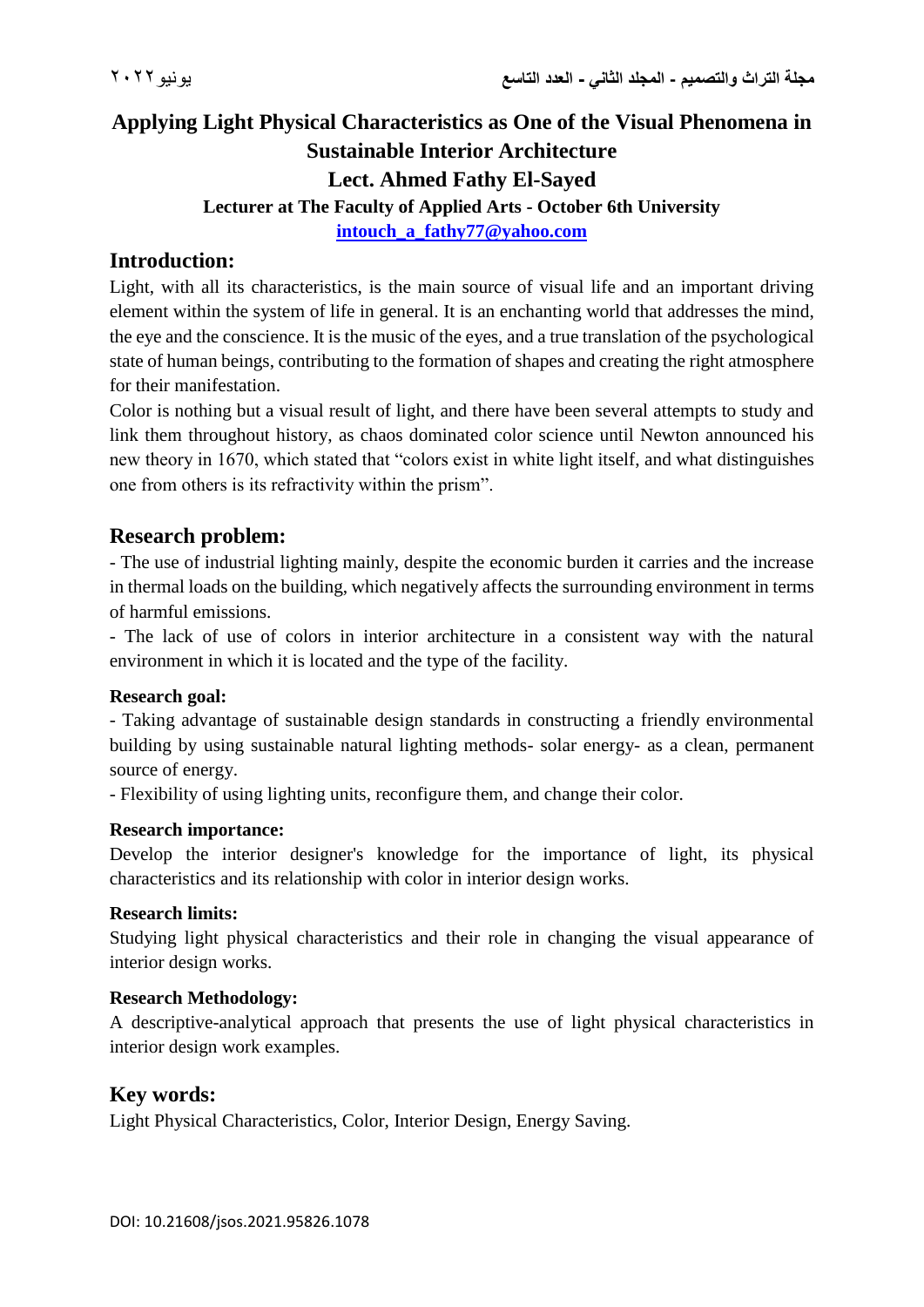Light as one of the most important factors that ensures an appropriate performance of functions within architectural spaces. Moreover, it is one of the means of composition and artistic expressions used to enrich and create the right atmosphere to reveal the objects and highlight them clearly in human awareness. In addition, it represents a real translation of the psychological state of humans. Light is characterized by a set of properties as dispersion, refraction, interference, diffraction and diffusion, reflection, permeability, absorption and polarization.

One of the most important and difficult results associated with light is color and it is one of the most powerful design elements which enables visual communication through the sensual awareness of its physical characteristics. That's an interaction of any shape through the rays of light and color in recognition and introduction of the internal design system, regarding the mass as an outer layer. The image appears through the masses, surfaces and reflections of visual scene and thus color. Without light things are visually equal. Color is connected to light, and this is illustrated by the mass of the space. The natural and industrial visual light appears with color in the fundamentals of interior design. They represent one of the means in creating a healthy framework both functionally and aesthetically.

Therefore, the use of the physical characteristics of light and color as an artistic tool within the design elements of the mass of the space, guarantee the success of the functional side as well as the artistic and the sustainability trend within the psychological and physiological comfort.



**"Light consists of magnetic and electric waves that include the visible and invisible spectrum".**



**"Whenever the ratio between the three primary light colors is absent from the percentages of their presence in white daylight, the lamp light differs from white daylight and its ability to show all known colors gets lower".**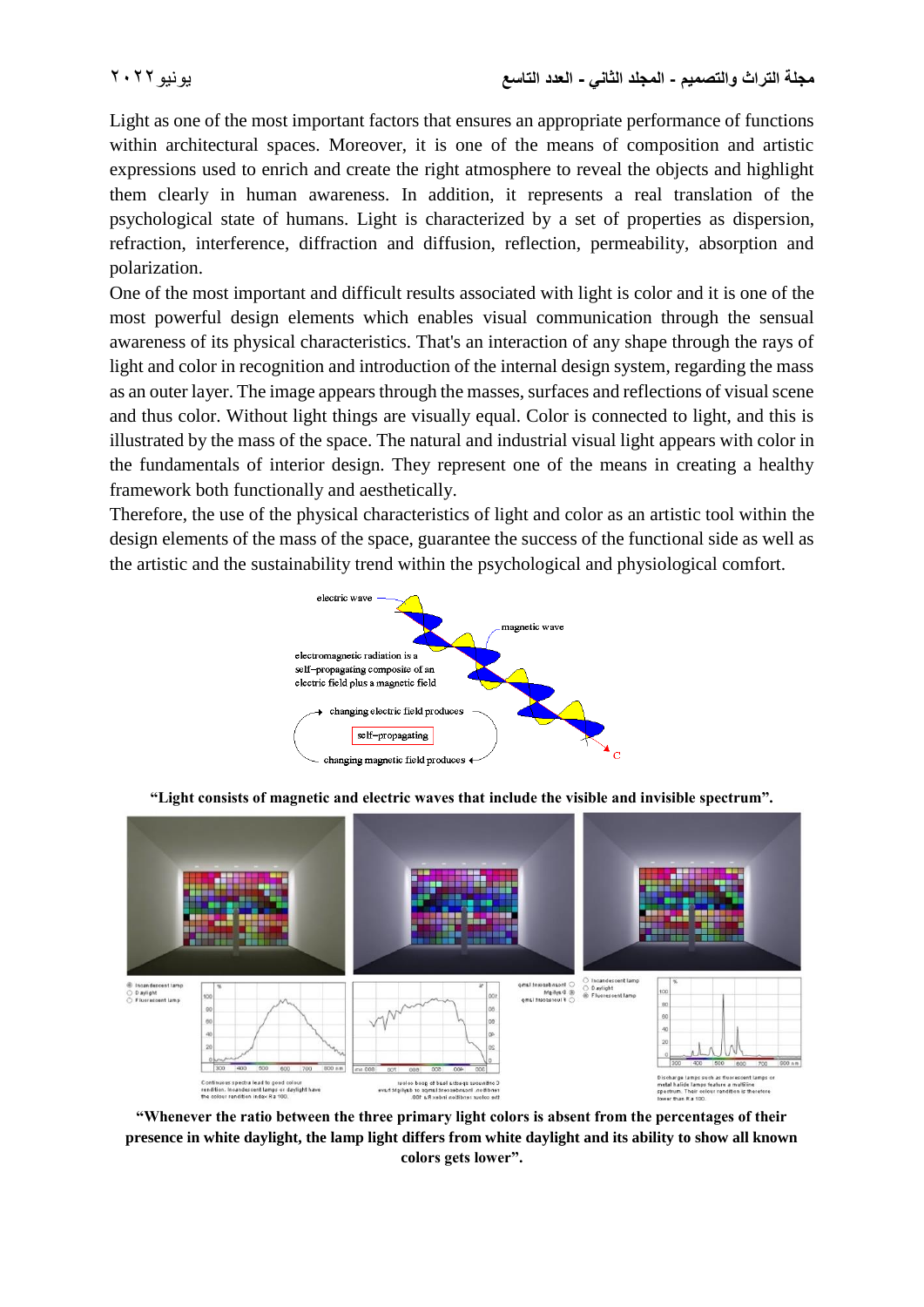Present examples of facilities using technological techniques that deal with Light Physical Characteristics:

- Dome of the German parliament building- The Reichstag Dome-:



**"A vertical section of The Reichstag Dome showing the placement of the inverted cone of mirrors inside the glass dome".**





**"The dome is a primary component in lighting and energy-saving strategies, as solar lighting is transmitted from the mirrors that cover the inverted cone inside the Parliament Hall under the glass dome".**



- Samsung mobile phone shop:

**"The use of colored lighting to change the interior space mood contributes to change the familiar and repetitive visual form".**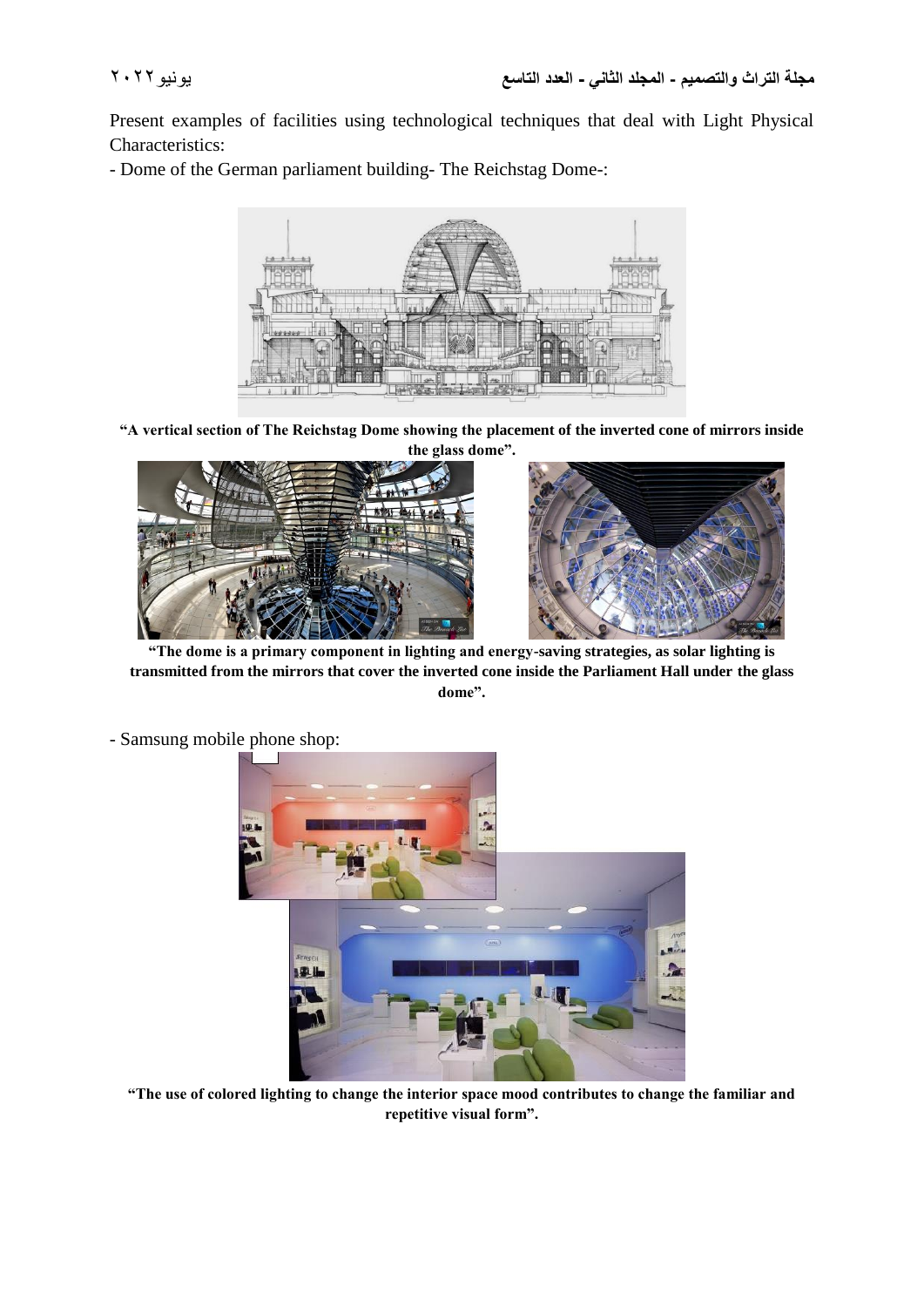**Examples of systems that use light physical characteristics to control and change the lighting concept within the interior space:**

- Light-Transmitting Concrete- (LitraCon):





**"Using light-transmitting concrete in exterior facades and interior design works, showing the possibility of using colored lights on them".**

- Translucent Roof Panels (Transparent Roof Slab):



**"Transparent panels on the rooms ceiling help transmitting light and add a kind of spirituality".**



- Tubes sunlight (Sun Tunnel Skylight):

**"The installation of solar light tubes is divided into three main parts:**

**The first: Located on Rooftop where a mirror reflects the natural sunlight inside the tube. The second: The tube that transmits light through its reflective inner surface.**

**The third: Located on the interior space ceiling where a lens helps diffuse the light into the space".**